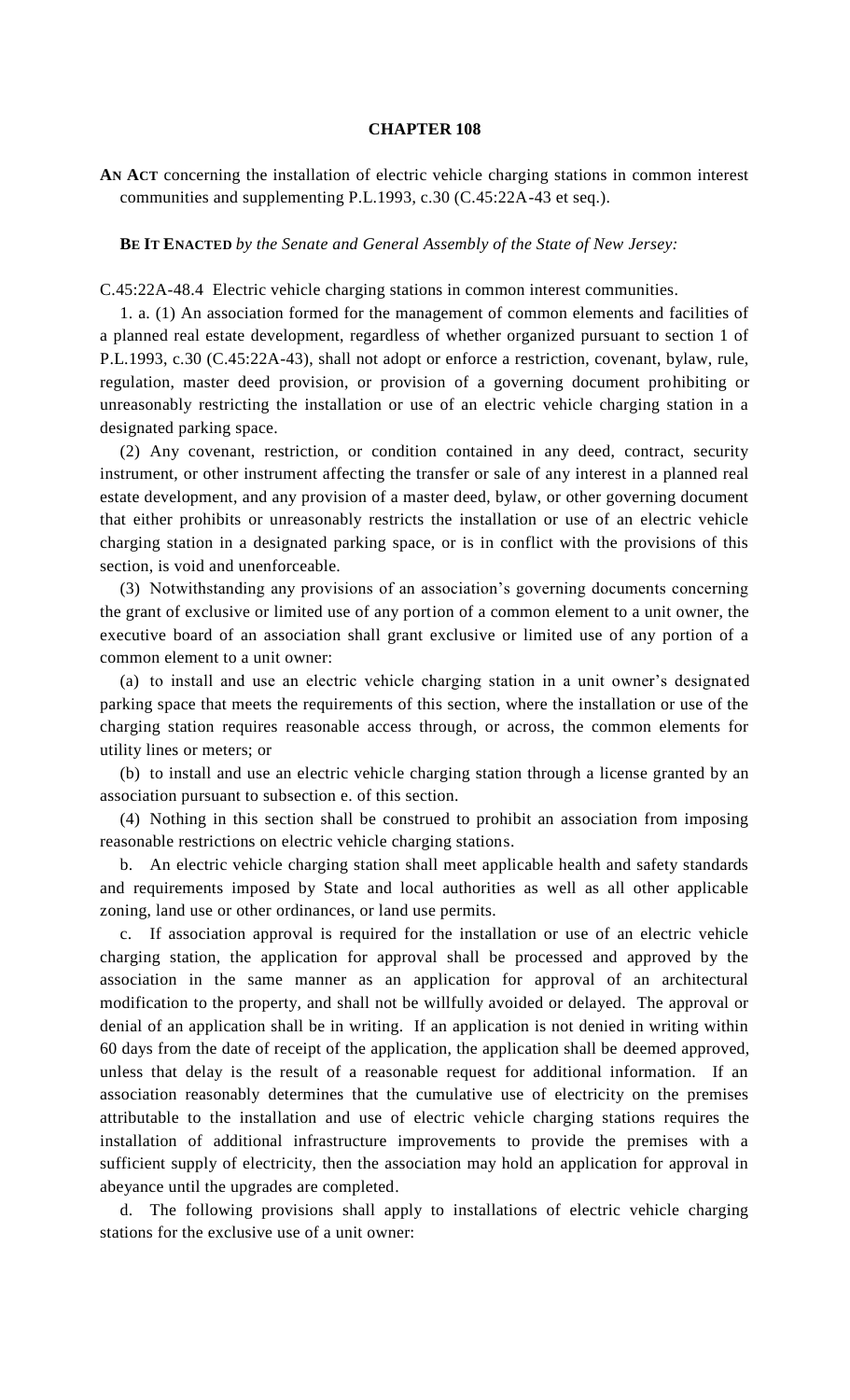(1) if required by the governing documents or the association's rules and regulations, the unit owner shall first obtain approval from the association to install the electric vehicle charging station and the association shall approve the installation if the provisions of this section are met and the unit owner agrees in writing to:

(a) comply with the association's architectural standards for the installation of the electric vehicle charging station;

(b) engage a licensed electrician to install all necessary electric lines and electrical infrastructure in compliance with the association's architectural standards;

(c) within 14 days of approval and prior to installation, obtain and maintain at all times, while the electric vehicle charging station is in place, insurance protecting the association and the other unit owners from damage as a result of the existence and operation of the electric vehicle charging station, and provide evidence of insurance specifying that insurance covers the electric vehicle charging station in the amount required under this section. Nothing in this subparagraph shall be construed as impairing the right of an association to require a unit owner to maintain homeowner's insurance under the association's governing documents or rules and regulations;

(d) pay for the electricity usage associated with the electric vehicle charging station;

(e) pay for reasonable charges imposed by an association to recover the costs of the review and approval of an application for the installation or use of an electric vehicle charging station, including, without limitation, reasonable engineering and legal fees. An association may require that anticipated review charges be placed in escrow in advance of commencing review of an application for the installation or use of an electric vehicle charging station;

(2) an association may deny an application for the installation or use of an electric vehicle charging station if the association reasonably concludes that the electric vehicle charging station constitutes a life-safety risk;

(3) if an association reasonably determines that the cumulative use of electricity on the premises attributable to the installation and use of electric vehicle charging stations requires the installation of additional infrastructure improvements to provide the premises with a sufficient supply of electricity, then the association may specially assess the cost of those additional infrastructure improvements to the unit owners who have installed electric vehicle charging stations, and have applied to install electric vehicle charging stations, in equal shares per electric vehicle charging station. An association may require a unit owner to pay a special assessment before the unit owner may install an electric vehicle charging station;

(4) any monies that a unit owner owes an association under this section shall be deemed special assessments, and the association may collect those monies from the unit owner in the same manner as the association's governing documents and applicable law provides for the collection of delinquent common expenses, rent, or other delinquent amounts, and unless any of the following responsibilities are specifically abrogated as they relate to electric vehicle charging stations, in whole or in part, under the governing documents of the association, the unit owner and each successive unit owner of the electric vehicle charging station shall be responsible for the cost of the following items as if the items were an assessment applicable to the unit owner:

(a) any damage to the electric vehicle charging station, the parking space, a common element, a limited common element, the property of other unit owners, or separate interests, which damage results from the installation, maintenance, repair, removal, or replacement of the charging station;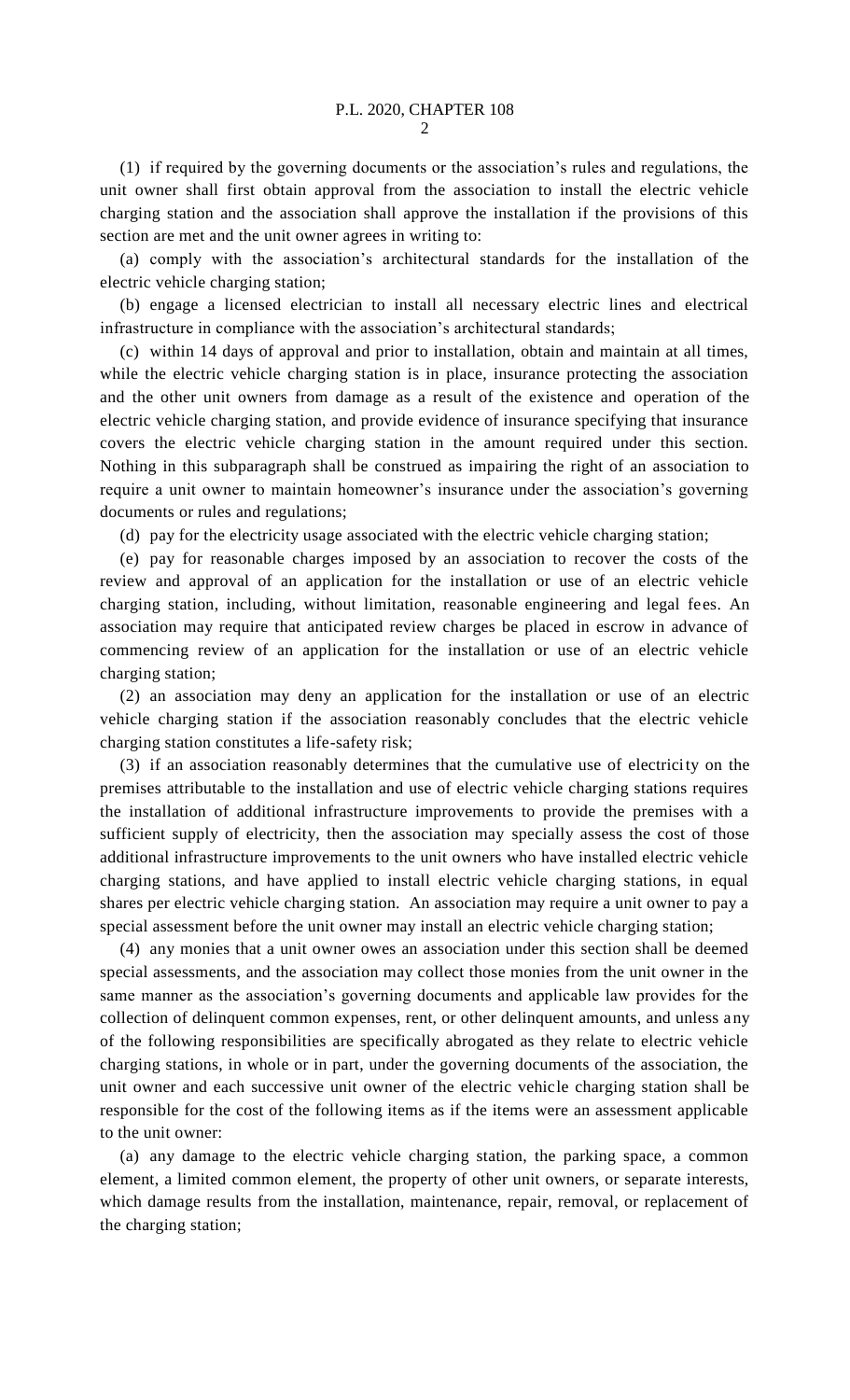(b) any maintenance, repair, and replacement of an electric vehicle charging station, and restoration of the area after removal of the electric vehicle charging station;

(c) the electricity usage associated with the electric vehicle charging station;

(d) all installation costs associated with electric vehicle charging stations; and

(e) any costs associated with an application for the installation or use of an electric vehicle charging station to satisfy applicable health and safety standards and requirements imposed by State and local authorities, including but not limited to applicable zoning, land use, and other ordinance requirements;

(5) the unit owner, and each successive unit owner, of an electric vehicle charging station shall be responsible for disclosing to prospective buyers the existence of the unit owner's electric vehicle charging station and the related responsibilities of the unit owner under this section; and

(6) except as otherwise provided in this paragraph, a unit owner, and each successive unit owner, of an electric vehicle charging station shall, at all times, maintain a homeowner's liability coverage policy in the amount of \$100,000 and shall name the association as a certificate holder with the right to receive a notice of cancellation. An association may require the unit owner of an electric vehicle charging station to carry a homeowner's liability coverage policy in excess of \$100,000 if the association's governing documents or rules and regulations require all unit owners to carry a greater amount. If a unit owner fails to procure or maintain insurance required under this section, the association may procure insurance on the unit owner's behalf and charge the unit owner the cost of the insurance. The unit owner shall hold the association and the other unit owners harmless from any and all claims, damages, liabilities, costs and expenses, including reasonable attorney's fees, arising out of or relating to any personal injuries, death, or damage to property that were caused by, or contributed to by, the installation, removal or use of the electric vehicle charging station.

e. The executive board of an association may license, for a defined period of time, as set forth in the license, a common area parking space for the exclusive use of a unit owner for the installation of an electric vehicle charging station. The grant of any such license shall be at the sole discretion of the board, but such grant shall not be fraudulent, unconscionable, or self-dealing.

f. An association may install electric vehicle charging stations in common element parking spaces for the use of all unit owners. An association may adopt appropriate rules and regulations for the use of common electric vehicle charging stations.

g. An association may create a parking space where one did not previously exist to facilitate the installation of an electric vehicle charging station. If an association creates a parking space to accommodate an electric vehicle charging station for the exclusive use of a unit owner, the unit owner shall be responsible for all costs associated with creating the space including but not limited to land use approvals, permits, reviews, easements, and construction costs. If a new parking space to accommodate an electric vehicle charging station for the exclusive use of a unit owner is to be located in a common element or limited common element, the provisions of subsection d. of this section shall apply.

h. The Commissioner of Community Affairs shall enforce the provisions of this section in accordance with the authority granted under section 18 of P.L.1977, c.419 (C.45:22A-38).

i. As used in this section:

"Designated parking space" means a parking space that is specifically designated for use by a particular unit owner, including, but not limited to, a garage, a deeded parking space, and a parking space in a limited common element that is restricted for use by one or more unit owners;